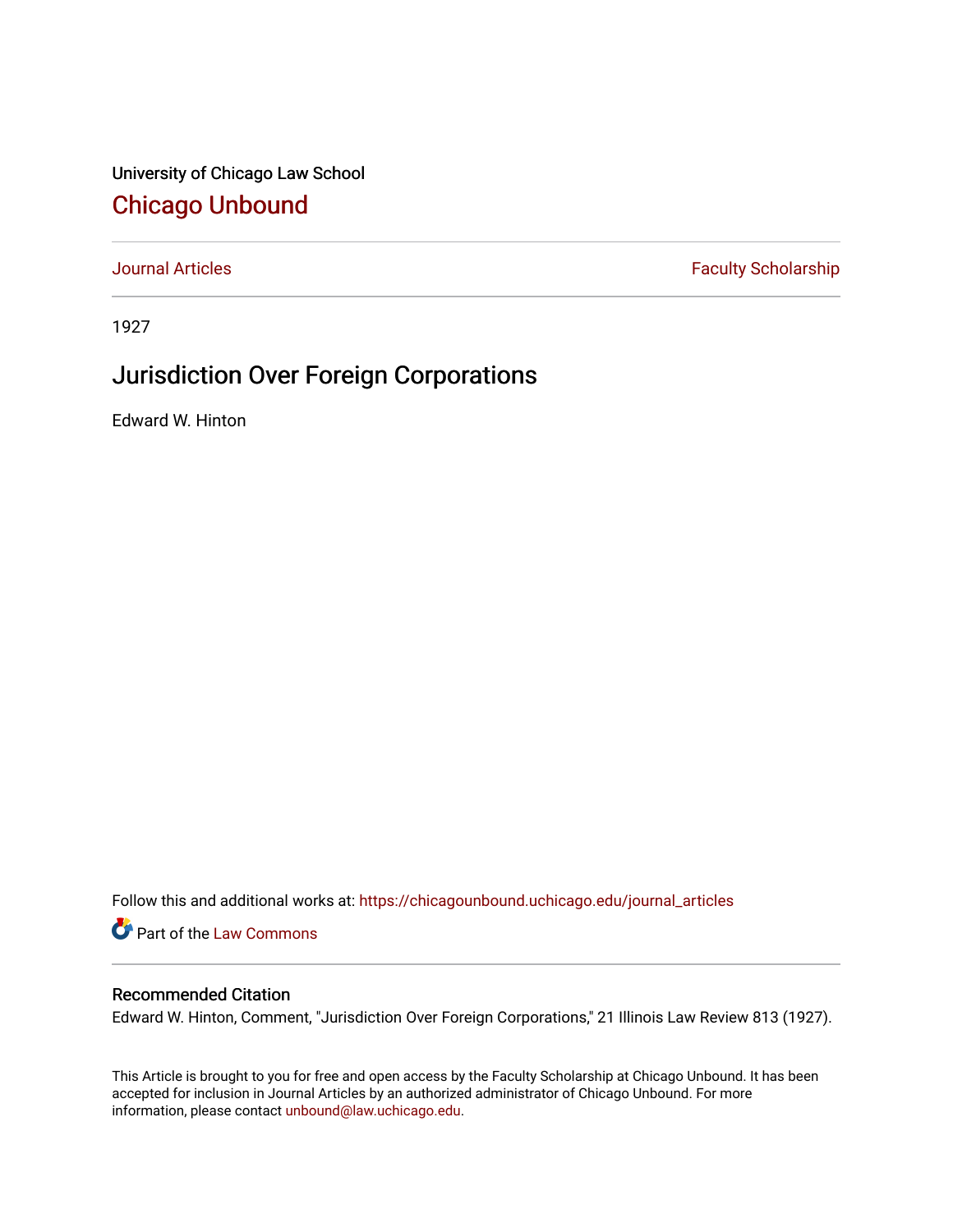basis of the theory by which such an action in deceit is permissible at all, yet works out a theory of equitable estoppel because the infant was of the age of discretion.

A recent Illinois case<sup>14</sup> seems to furnish the answer, however, when it remarks that while estoppel in pais has no application to an infant, the infant *is* liable in an action in deceit and that to save *a circuity of action* an infant of years of discretion should be estopped from proceeding to regain possession of an estate when he by his conduct induced the other to purchase it.

That, it would seem, is the burden of the principal case, when it refuses to follow the rule of the New York cases which deny an action to an infant who takes the initiative in an effort to recover what he has given without restoring what he has received, yet permits the adult to set off against *recovery* by the infant what the adult has lost through the infant's misrepresentation. If one dissolves the form and avoids the circuity of action, what is the result, if not that of denying a recovery *unless* the infant makes good what he enjoyed?

Massachusetts is at least consistent, for it denies the right even to recoup in such a situation.<sup>15</sup>

So, in conclusion, might it not be said that the temper of the law affecting infant's right of disaffirmance is gradually changing and that the fiction of the necessity of protection of infants, regardless of age, is becoming now narrowed down to the actual necessities of each individual case, extending the protection only in those cases where infancy was taken advantage of by the adult, and denying the protection with equal rigor, where it was used by the infant to take advantage of the adult?

ELMER M. LEESMAN.-

JURISDICTION OVER FOREIGN CORPORATIONS.—[United States] In an opinion delivered by Mr. Justice Brandeis on January 10th of this year the Supreme Court of the United States holds: (1) That a state court could not acquire jurisdiction of a foreign corporation, not doing business in the state, by service of process on one of its chief officers, while temporarily in the state on business for the corporation; (2) that after a plea to the jurisdiction overruled on demurrer, a plea in bar and trial on the merits did not waive the objection.'

have entrapped third persons into purchasing it from others, or into advancing money upon it."

14. *Keal v. Rhudderek* 317 Ill. 240, *119* N. E. 240.

*15. Raymnond v. General Motorcycle Co.* 230 Mass. *54.*

*1. Jamnes-Dickinson Mortgage Co. v. Harry* (1927) 47 Sup. Ct. Rep. 308.

The court then proceeds to work out a theory of estopped of the infant in this case by estoppel in equity, because the infant here was of "years of discretion." This was a case where the infant, then nineteen years of age conveyed property to her father to enable him to borrow money on it.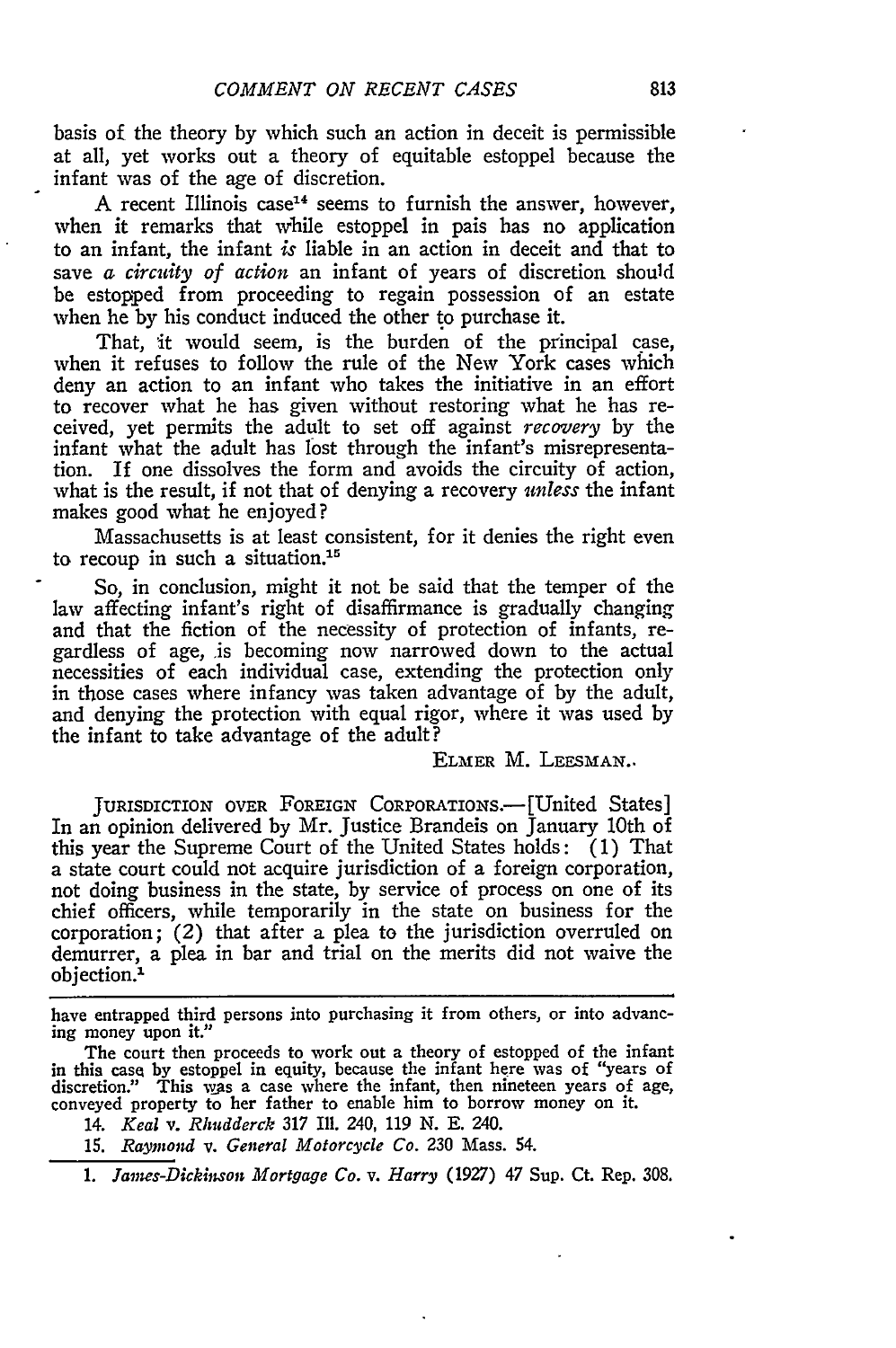This appears to be the first case settling the precise point on jurisdiction, though the previous cases left little room for doubt as to the holding when the question should arise.

It had been held that where a foreign corporation did no business in the state and had no officers or agents therein, jurisdiction could not be obtained by service of process on a public officer in accordance with a local statute.<sup>2</sup> It had also been held that when a foreign corporation was not doing business in the state, jurisdiction could not be obtained by service of process on its president while temporarily or casually in the state for his own business or pleasure.<sup>3</sup> The case<sup>4</sup> which comes nearest to the point involved a claim that the president of the company was in the state on business for the corporation, but that fact was not affirmatively found. In the principal case the fact that the president was in the state on business for the corporation was admitted in the pleadings. The reasoning of the *Rosenberg* case goes on the ground that since the corporation, though making purchases, etc., in the state, was not technically doing business therein, it was not subject to its process.

"Visits on such business, even if occurring at regular intervals, would not warrant the inference that *the corporation was present* within the jurisdiction of the state. . **.** . And as it was not found there, the fact that the alleged cause of action arose in New York is immaterial."

To speak of the corporation being present is to use a mere figure of speech. In a strict sense a corporation cannot be present in foreign territory. The state which conferred certain powers on a group of natural persons to act as a unit and to hold property and transact business under a given name, etc., can of course exercise control over this fictitious person. And when its activities extend sufficiently into foreign territory, sound policy demands that the foreign state be able to enforce claims against it.

If such an organization does nothing whatever in a foreign state, there is no conceivable reason why that state should have power to exercise control over it, merely because it may be able to lay hands on the individuals who carry on its activities elsewhere.

If, for example, a New York corporation did nothing in New Jersey, there is no policy which would make it socially desirable for the courts of New Jersey to attempt to deal with it, though every one of its officers might live in New Jersey and commute back and forth every day.

If the corporation extends its activities to a considerable extent the policy, is everywhere recognized that it is desirable that it should be subject to the jurisdiction of the state where such business is done.

*<sup>2.</sup> Minnesota Assn. v. Benn* (1923) 261 U. S. 140.

*<sup>3.</sup> Goldey v. Morning News* (1894) 156 U. S. 518; *Philadelphia & Reading Ry. Co. v. McKibben* (1917) 243 U. S. 264; *Bank of North Anerica v. Whitney Nati. Bank* (1923) 261 U. S. 171.

*<sup>4.</sup> Rosenberg Bros. v. Curtis Brown Co.* (1922) 260 U. S. 516.